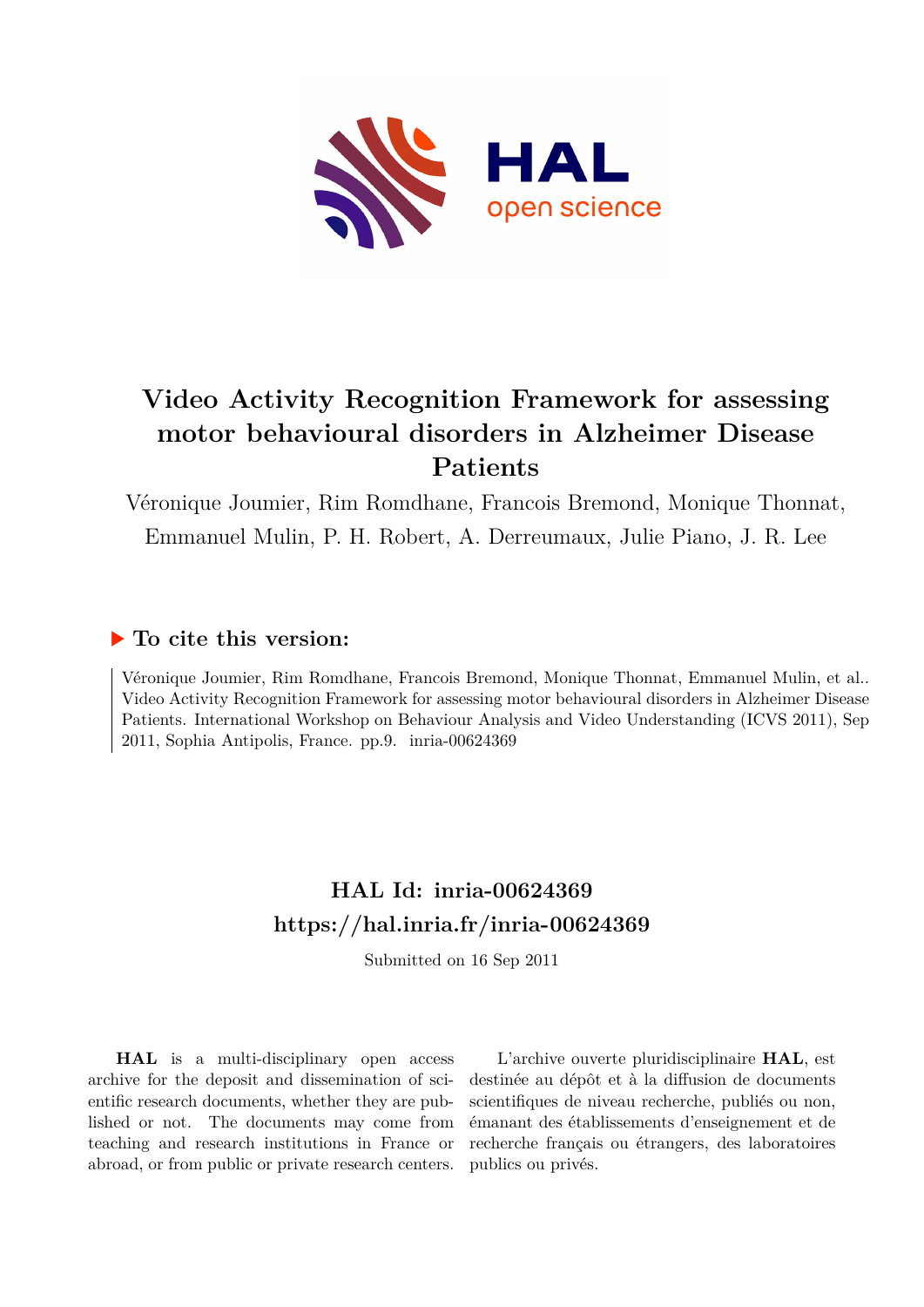# Video Activity Recognition Framework for assessing motor behavioural disorders in Alzheimer Disease Patients

Joumier V.<sup>(1,3)</sup>, Romdhane R.<sup>(1)</sup>, Brémond F.<sup>(1,3)</sup>, Thonnat M.<sup>(1)</sup>, Mulin E.<sup>(2)</sup>, Robert PH.<sup>(2,3)</sup>, Derreumaux A.<sup>(3)</sup>, Piano J.<sup>(2,3)</sup>, Lee J.<sup>(2,3)</sup>

(1) INRIA-Pulsar Team, Sophia Antipolis, France  $(2)$  Centre Mémoire de Ressources et de Recherche, CHU Nice, France (3) EA CoBTek, University of Sophia Antipolis, France Veronique.Joumier@inria.fr,Rim.Romdhane@inria.fr

Abstract. Patients with Alzheimers disease show cognitive decline commonly associated with psycho-behavioural disorders like depression, apathy and motor behaviour disturbances. However current evaluations of psycho-behavioural disorders are based on interviews and battery of neuropsychological tests with the presence of a clinician. So these evaluations show limits of subjectivity (e.g., subjective interpretation of clinician at a date t). In this work, we study the ability of a proposed automatic video activity recognition system to detect activity changes between elderly subjects with and without dementia during a clinical experimentation. A total of 28 volunteers (11 healthy elderly subjects, 17 Alzheimer's disease patients (AD)) participate to the experimentation. The proposed study shows that we could differentiate the two profiles of participants based on motor activity parameters, such as the walking speed, computed from the proposed automatic video activity recognition system. These primary results are promising and validating the interest of automatic analysis of video as an objective evaluation tool providing comparative results between participants and over the time.

Keywords: automatic video behavioural disorders; monitoring older people; event recognition; gerontechnology.

### 1 Introduction

Aging disorders represent a major challenge for health care systems. Many efforts are currently undertaken to investigate on psycho-behavioural disorders. Over the last decades, research has focussed on developing and using various sensors to monitor activities in elderly as well as the AD patients including cameras, microphones, or embedded sensors on the body. These evaluation methods allow providing quantitative and clinical relevant information in real-time on the patient, and also to establish objective criteria. The main objective of this work is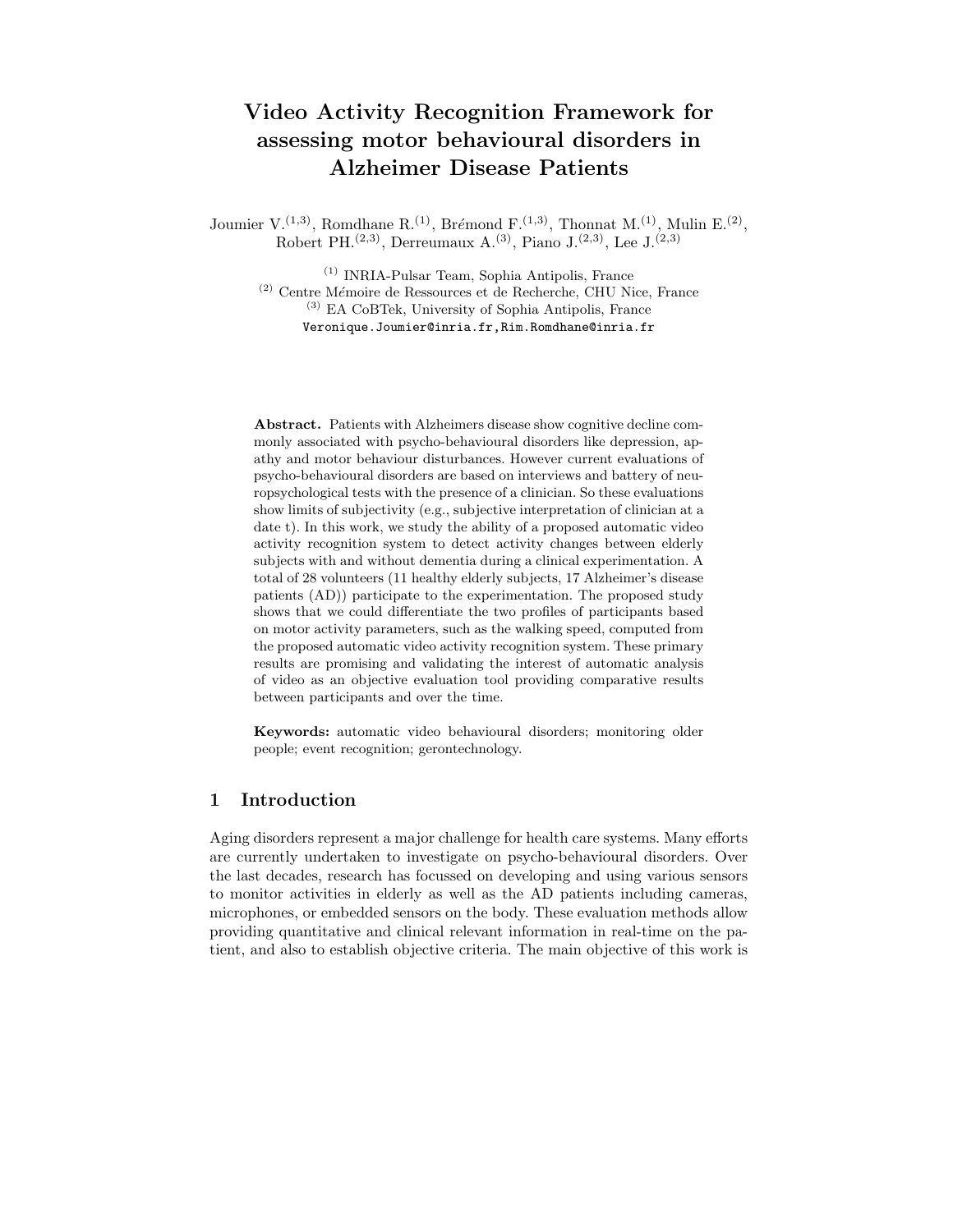to show the ability of the proposed automatic video monitoring system to detect motor disturbances in Alzheimers Disease patients (AD patients) compared with the healthy control subjects during a clinical experimentation. This work differs from prior studies in some points: (i) we build an automatic video monitoring system which is able to describe and recognize events in formal models that can be easily used by clinicians and recognize automatically complex activities and posture, (ii) we do not use embedded sensors which may disturb elderly and be not accepted.

# 2 Related work

Over the last several years much research has addressed developing and employing various sensors to monitor activity in the elderly people, including cameras, microphones [1], [2], or embedded sensors on the body [3], [4]. Boger et al [5], [6] have developed the system named COACH, a cognitive aide for Alzheimers patients that monitors a user attempting a handwashing task and offers assistance in the form of task guidance (e.g. prompts or reminders) when it is most appropriate. Bouchard et al. [7] address the problem of recognizing the behaviour of person suffering from AD at early-intermediate stages by using plan recognition model based action description logic.

### 3 Materials and Methods

#### 3.1 Video Activity Recognition Framework

The proposed automatic video monitoring system takes as input video streams and a priori knowledge for 3D scene modelling and events to recognize. The system contains a vision component (e.g. detection, classification and tracking processes) and an event recognition component. The vision component allows detecting people and tracking their different movements over the time in the scene. The event recognition component allows recognising temporal and spatial events, and posture associated with the tracked persons (Fig. 1).

#### 3.2 Experimental site and clinical evaluation

Experimentations description for this study was described in [9]. Briefly, clinical evaluation was conducted in an observation room, located in the Nice Memory Center of the Nice University Hospital. Two fixed monocular-video camera (8 frames/seconde) were positioned in two opposite places in order to capture activities of participants during experimentation. Furthermore, the observation room was equipped with everyday object for use in ADLs, such as a phone, a TV, a coffee corner, a library, an armchair. To assess cognitive and psycho-behavioural disturbances in the AD patients, three experimentation parts are proposed to participants:

- Experimentation 1: called guided activities consists to execute various physical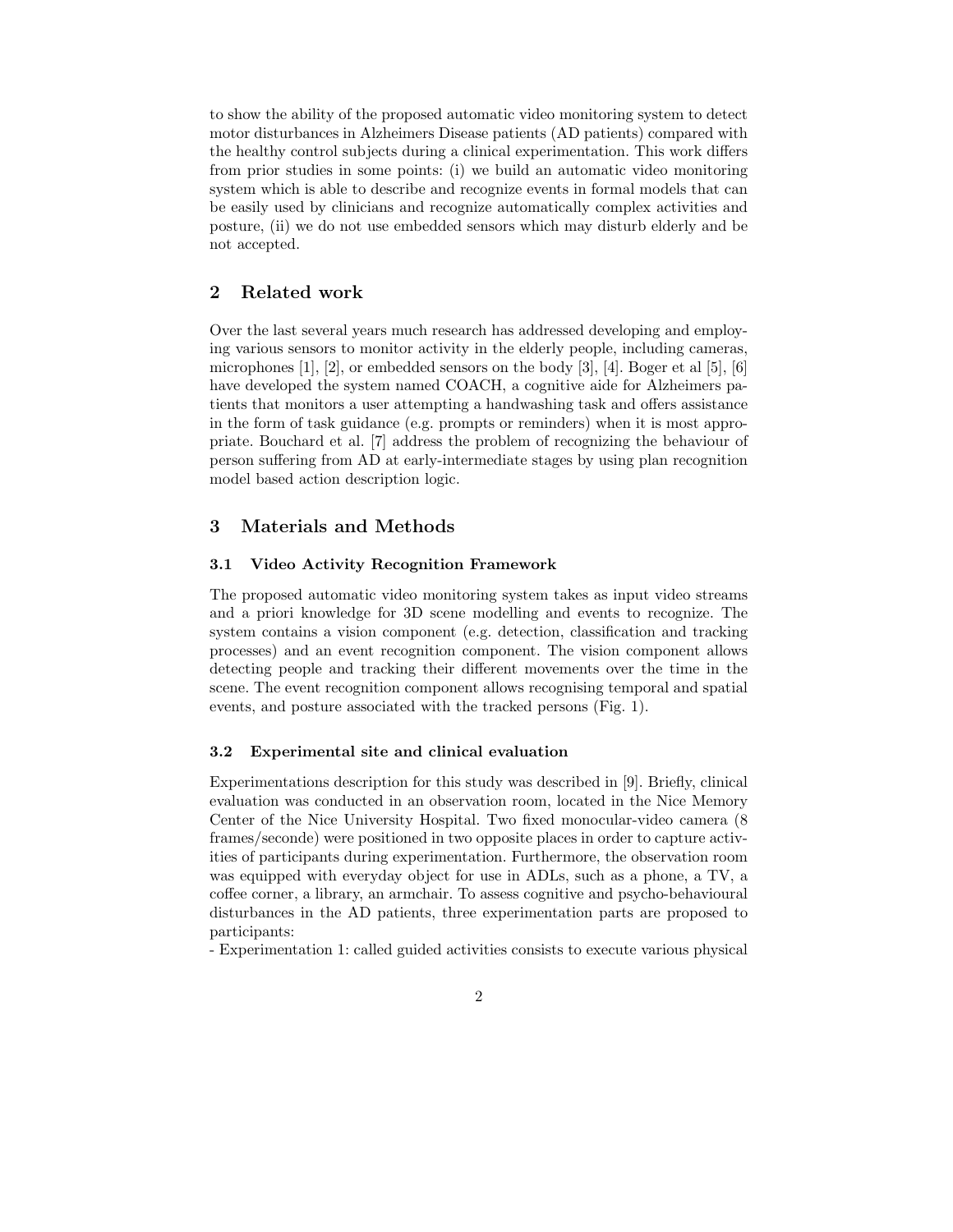

Fig. 1. Architecture of the proposed Video Event Recognition Framework.

exercises timed with the presence of a clinician such as walking exercise, sit-tostand exercise, etc.

- Experimentation 2: called semi guided activities describes a set of ordered activities that volunteers have to perform alone without the presence of a clinician. - Experimentation 3: called free activities, volunteers are free to do whatever they want (books reading, watching TV, playing cards ).

For this work, we only use video records of the experimentation 1.

#### 3.3 Demographic and clinical characteristics of volunteers

We use video records of 28 volunteers, composed of 11 healthy elderly subjects (healthy control group, G1) and 17 AD patients (AD group, G2).

|                      | Control Group (G1) AD patients (G2) |         |
|----------------------|-------------------------------------|---------|
| Sample size (N)      |                                     |         |
| Age, years (Mean SD) | 74.8 6.67                           | 77 7.43 |
| Sex Ratio $(F/M)$    | 6/5                                 | 12/5    |

Table 1. Demographic and clinical characteristics of volunteers.

#### 3.4 Parameters - Judgement criteria

For this work, we focus on the automatic detection of motor disturbances. For that, we analyse different sub-activities composing three main guided physical activities proposed in the first experimentation part (experimentation 1).

Walking exercise For this exercise, participants have to walk on 4 meters (two exercises: go exercise and go-back exercise). Walking speed from automatic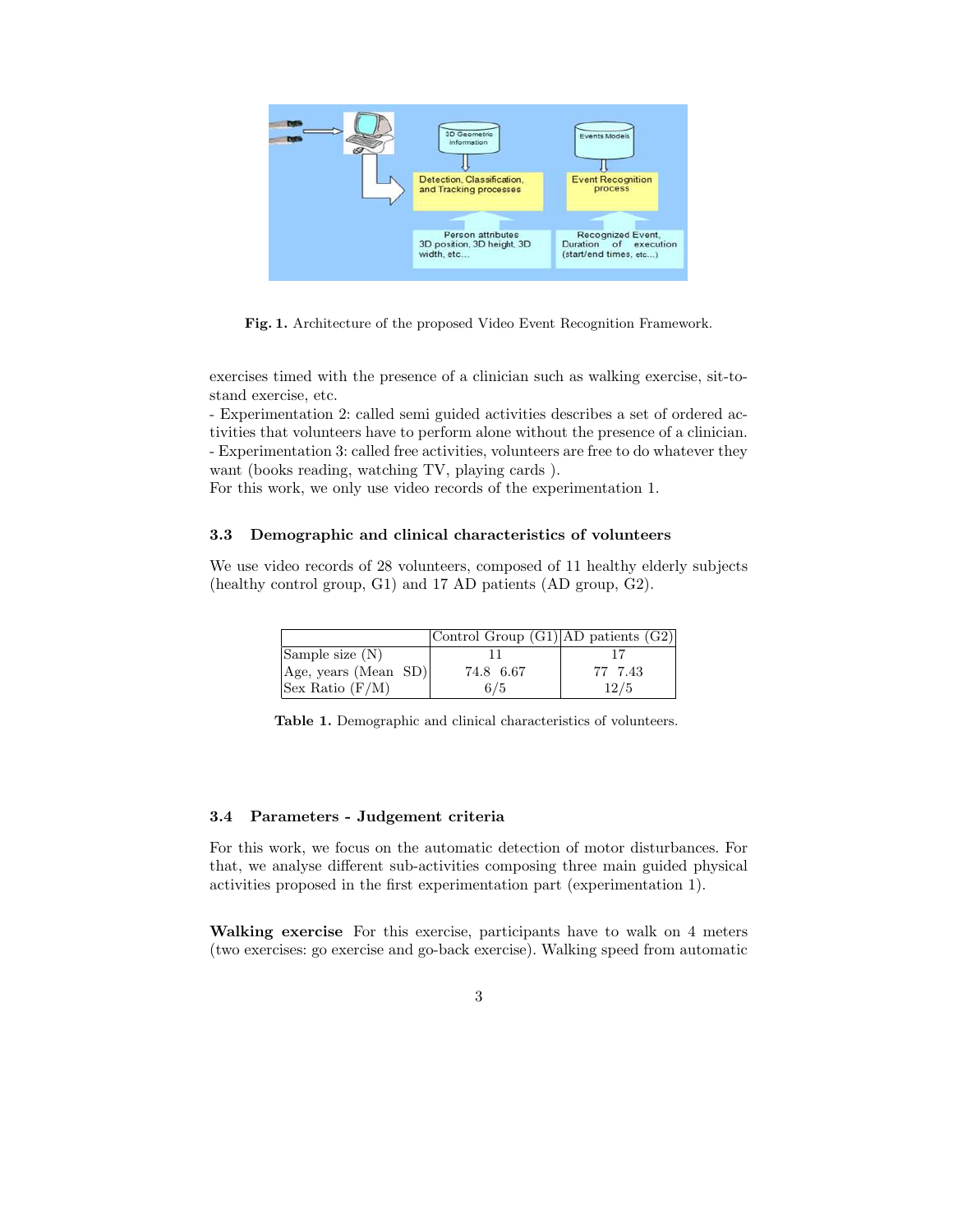video system was computed in two ways. We define a zone called "zone Exercise Walking" which is included into the zone bounded by two lines defining the start and the end points for the exercise (distance between start-end lines  $= 4m$ ). We model a spatial event  $e_1$ : "Inside zone Exercise Walking" (Fig. 2) identifying the time interval  $\Delta t_{e_1}$  when the tracked person is inside the "zone Exercise" Walking".

We define an event called  $e_2$ : "Is making displacement" identifying the time interval  $\Delta t_{e_2}$  when the tracked person makes a displacement superior to 50 cm per second. At first, we compute the time interval  $\Delta t_{M1}$  used for computing the walking speed as follows:  $\Delta t_{e_3(i)} = \max_k(\Delta t_{e_3(k)})$ , where  $e_3$  defined the composite event: "is making displacement inside zone Exercise Walking", and k refers to an  $e_3$  occurrence during go exercise (respectively go-back exercise). Then we define the distance  $d_{M1,e_3(i)}$  using the 3D coordinates of tracked person at the time points associated with the beginning and end of event  $e_3(i)$  selected. We define 2 methods for computing the speed:

- For M1 method, we define the walking speed as follows (Eq 1):

$$
V_{M1,j} = d_{M1,e_3(i)}(j)/\Delta t_{e_3(i)}(j)
$$
\n(1)

Where j refers to one walking exercise  $(j=1, 2, \text{ with } 1 \text{ and } 2 \text{ refer to the go})$ and go-back exercise respectively).  $d_{M1,e_3}$  is the computed distance based on the 3D tracked coordinates of the person.

- For M2 method, we define the walking speed as follows (Eq 2):

$$
V_{M2,j} = d_{M1,e_1}(j)/\Delta t_{e_1}(j)
$$
\n(2)

where  $d_{M1,e_1}$  is the constant length of the "zone Exercise Walking" (3m <  $d_{M1,e_1} < 3.5m, d_{M1,e_1}$  is specific to each participant) and  $\Delta t_{e_1}(j)$  refers to the time interval when  $e_1$  occurred during the j exercise.

In order to correct the impact of calibration problem on the computation of distance from video processing, we define a reference measure on the ground  $(d_{reference valueGT = 4m = constant value)$ , which is a constant virtual landmark along the direction of the walking exercise). We measure the 3D value for each scene computed by the calibration tool. Then for each scene  $l$ , we correct the distance computed by the video processing algorithms using the multiplicative factor  $d_{reference valueGT}/d_{calibrationvalueVideo}(l)$  specific to each scene.

Transfer position exercise For this exercise, participants have to execute consecutively several transfers of position from sitting to standing position (at least 5 transfer positions). We perform the duration of this exercise from the first position transfer to the last position transfer executed using two primitive states related to the posture,  $e_4$ : "is standing" and  $e_5$ : "is sitting" defined from the 3D height of participant. We build an operator  $o_1$  that computes the number of transfer position  $n_{Video}$  (from sitting to standing position, and, from standing to sitting position) based on the historic of postures detected for the tracked participant. Then we model the event  $e_6$ : "Transfer position exercise" from temporal constraints (minimal duration of  $e_4$  and  $e_5$ , for detecting the start and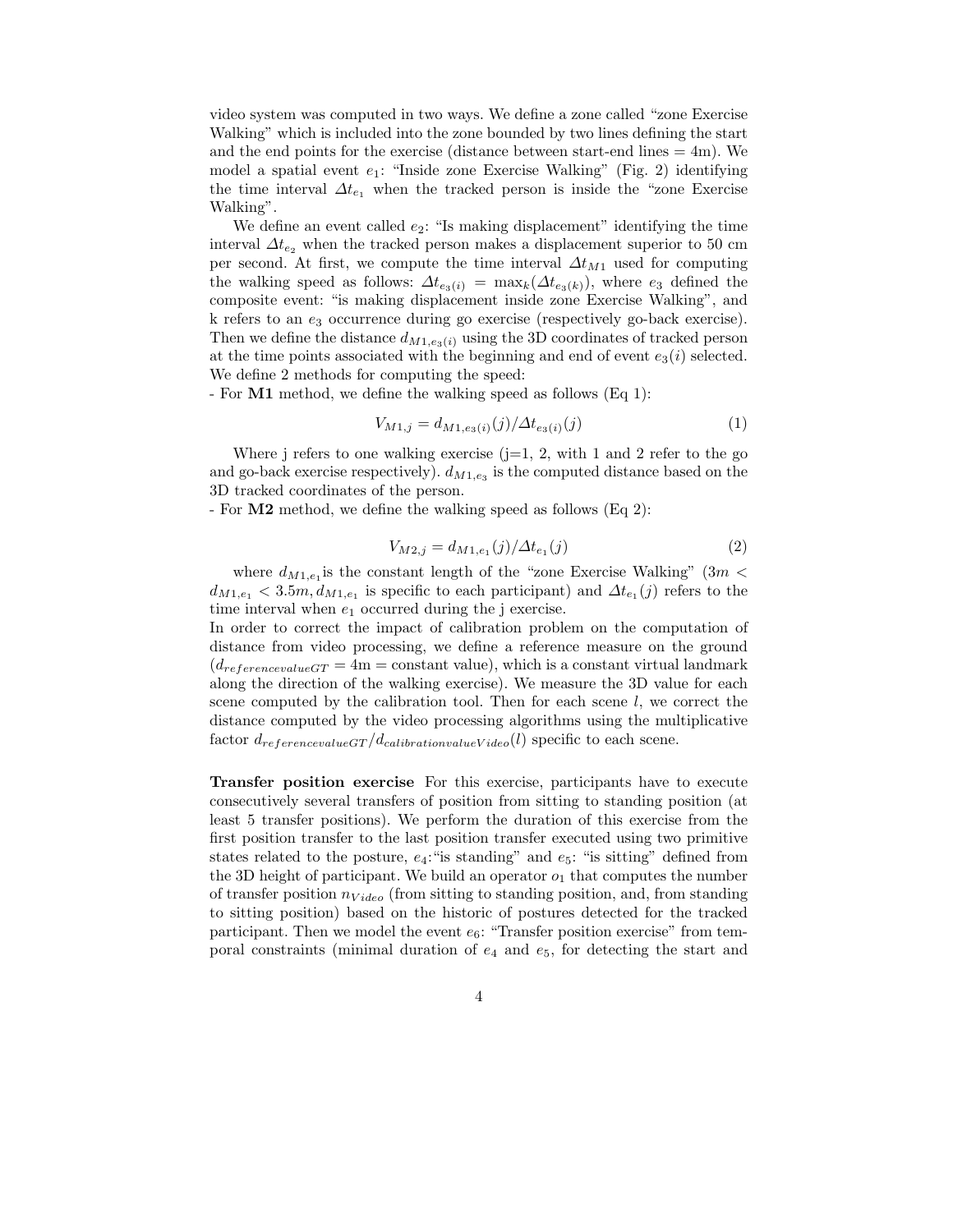PrimitiveState (Inside zone Exercise Walking) PhysicalObjects ((p: Person), (z: Zone)) Constraints ((p in z) (z'Name = zone Exercise Walking)) Action (Priority "Normal")

**Fig. 2.** Formal description of the event model  $e_1$  "Inside zone Exercise Walking", the physical objects used for the description of the model are p, the person and z, the zone. The spatial constraint is the person inside the zone named "zone Exercise Walking".

end of composite event  $e_6$ , and the minimal duration to execute a consecutive sequence of transfer position). Then we define like gait parameters the execution duration  $\Delta t_{e_6}$  by the number of position transfer  $n_{GT,e_6}$  executed when  $e_6$  was recognised by the system (i.e.  $\mu_{e_6} = \Delta t_{e_6}/n_{GT,e_6}$ , ). In other hand we compare the system performance to detect the number of position transfer  $n_{Video, e_6}$  when  $e_6$  was recognised by the system (Table. 2).

Up and Go exercise For this exercise, participants start from the sitting position. At the start signal given by the clinician, participant wake up, walk on 3 meters, make a U-turn in the center of the room, go-back on 3 meters, make a U-turn, and sit on the chair. We compute 4 durations of execution: (1) D1 as the duration for walking on 3 meters from the standing position to the time when participant reach the zone where they undertake the U-turn, (2) D2 as the duration for making the U-turn, event modelled by a spatial constraint  $e_7$ : "Inside zone U-turn", (3) D3 as the duration for going back on 3 meters from the zone U-turn to the zone where the chair is, (4) D4 as the duration of the exercise (from the sitting position at the start point to the last position transfer at the end of exercise).

#### 3.5 Performance system evaluation

For each video record, events modelled were annotated by the same expert in blind test. Then execution duration of activities and gait parameters associated with event of interest were performed. To compute the walking speed by GT method  $V_{GT}$ , we use as start time the instant when participant cross the start line, and, as end time the instant when they cross the end line or make a halt in front of the end line. Reference value used as walked distance is the same for all participants, such as  $d_{referencevalueGT} = 4m$ . Mean of speed parameters is used to compare performance between estimations provided by the proposed automatic video system and the ones provided by GT (i.e., position and event annotations). To compare the ability of the proposed system to detect differences between patients profiles compared to GT, statistics analyses are conducted with SPSS release 19.0 software using the non parametric Mann-Withney test and their associated p-value determined from Monte-Carlo simulation in order to have more meaningfull conclusion given the small sample size of two groups.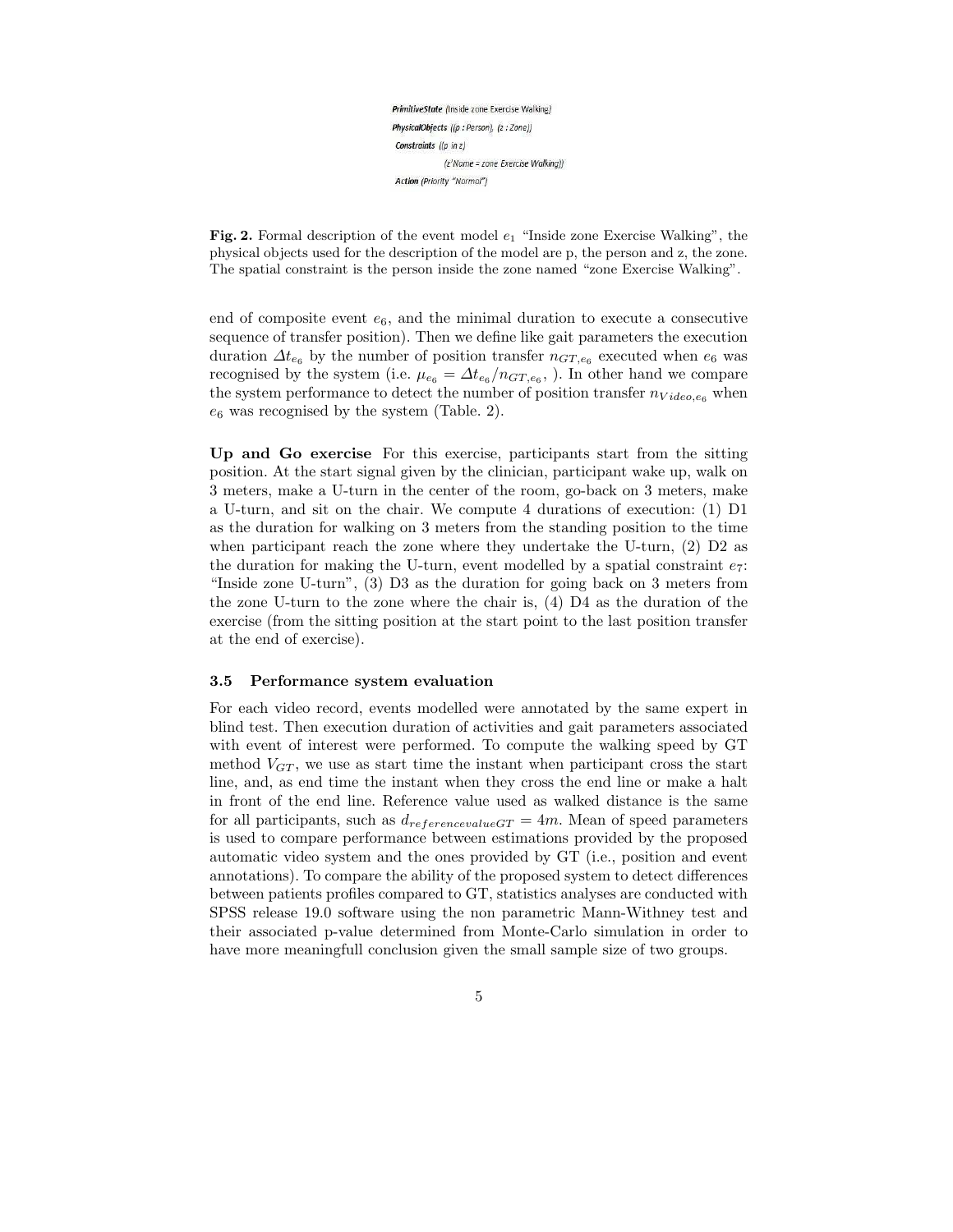#### 3.6 Results

Parameter values Differences in the estimation of walking speed (Fig. 3) are (i) higher with M2 method than with M1 method, (ii) except for the walking speed for AD patients for the go-back exercise. These differences can be explained as follows: (i) in most cases, the participant  $l$  walks a distance inferior to the virtual landmark distance  $d_{M1, e_1}(l)$  when the  $e_1$  event (Inside Exercise Walking) is recognized, so the walking speed computed with M2 method is overestimated compared with the one computed by M1 method, (ii) for example, on go-back exercise, some AD patients stop before the end line and are detected inside the zone Exercise Walking (compared to other participants who cross the end line), so the walking speed of these participants is underestimated. This problem is limited with the constraint  $e_2$  used by the M1 method. With the GT method, we underestimate the walking speed (see Fig. 3) because most of participant have reduced their speed before reaching the end line so we have higher values in using the spatial constraint  $e_1$  "Inside Exercise Walking" which defines a zone included between the start and end lines in order to avoid the effect of the walking speed reduction at the end of one walking exercise.

For most of parameters (e.g., execution duration), the proposed automatic video system provides smaller values than GT methods, which is essentially due to the necessary delay of the proposed system to detect the beginning of event. For the duration necessary to perform the U-turn, we have higher values with the proposed automatic video system, which is due to the difference between the way GT has been defined and the models used for event detection.

Ability of system to highlight differences between two profiles of participants Differences in motor disturbances between the two profiles of participants are concordant between the one identified by GT and the one identified by the proposed automatic video system. We have similar results in terms of statistics differences detected from automatic video system and ground truth results performed: walking speed, the duration to execute one position transfer during the transfer position exercise  $(\mu_{e_6})$ , and D3 (i.e., parameter related to the walking speed in a complex activity).

> TP FP FN S+ FPR PPV 169 1 5 97% 1% 99%

**Table 2.** Performance system to compute  $n_{Video, e_6}$  during transfer position exercise. TP: True Positive; FP: False Positive number; FN: False Negative number; S+: Sensitivity  $(=TP/(TP+FN))$ ; FPR: False Positive Rate  $(FP/(FP+TP))$ ; PPV: Positive Predictive Value  $(= TP/(TP + FP))$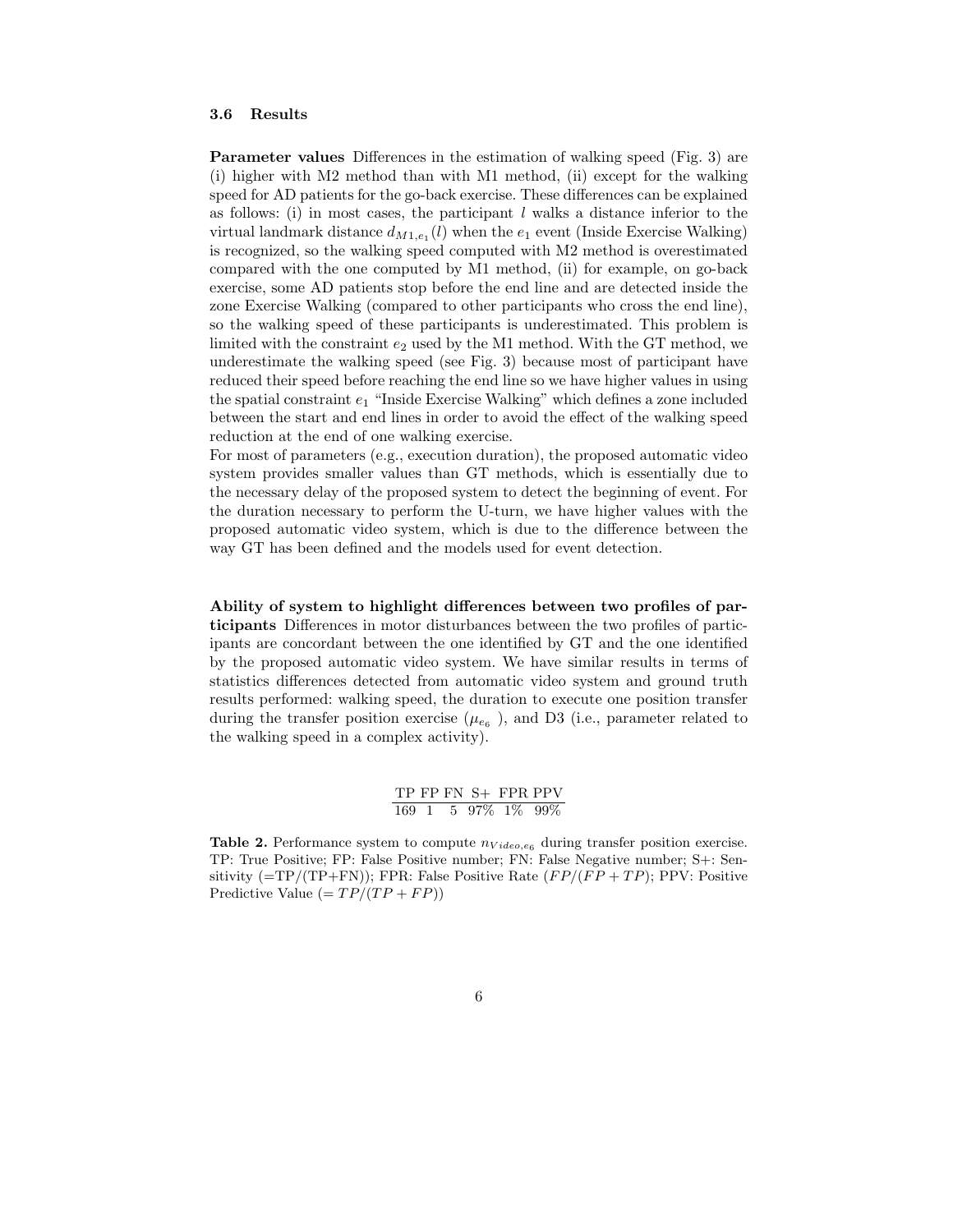| Mean, $\pm$ sd                          | GI            | G2            | p-value, [CI(95%)] (&)      |
|-----------------------------------------|---------------|---------------|-----------------------------|
| <b>Walking Exercise</b>                 |               |               |                             |
| Walking speed (cm/s)                    |               |               |                             |
| 1 <sup>x</sup> exercise (go)            |               |               |                             |
| - Video, $V_{MLI}$                      | 95.8, (21.7)  | 74.9, (22.3)  | 0.014, [0.012, 0.016] (*)   |
| - Video, $V_{M2,I}$                     | 100.1, (23.7) | 75.7, (24.5)  | 0.013, $[0.011, 0.015]$ (*) |
| - GT $V$ $_{GTI}$                       | 85.5, (22.3)  | 66.3, (21.4)  | 0.034, [0.030, 0.037] (*)   |
| 2 <sup>nd</sup> exercise (back)         |               |               |                             |
| - Video, V <sub>M12</sub>               | 109.9, (30.7) | 88.6, (23.7)  | 0.089, [0.083, 0.094]       |
| - Video, V M22                          | 113.9, (36.4) | 85.8, (25.9)  | 0.021, [0.018, 0.024] (*)   |
| $-$ GTV $_{GT2}$                        | 94.1 (23.0)   | 74.4, (19.2)  | $0.012, [0.010, 0.014](*)$  |
| Mean on the exercise                    |               |               |                             |
| - Video, mean(V M.1, V M.2)             | 102.9, (24.7) | 81.7, (20.5)  | $0.013, [0.011, 0.015]$ (*) |
| - Video, mean( $V_{MLI}$ , $V_{ML2}$ )  | 107.0, (28.5) | 80.7, (21.5)  | 0.003, [0.002, 0.004] (*)   |
| - GT, mean( $V$ GTL, $V$ GT2)           | 89.8, (21.2)  | 70.4, (18.1)  | $0.005, [0.004, 0.006]$ (*) |
| <b>Transfer position Exercise</b>       |               |               |                             |
| Execution duration ∆t <sub>e6</sub> (s) |               |               |                             |
| - Video                                 | 13.60, (5.70) | 17.43, (6.85) | 0.170, [0.162, 0.177]       |
| - GT                                    | 15.72, (6.20) | 19.96, (7.31) | 0.141, [0.135, 0.148]       |
| $\mu_{e6} = \Delta t_{e6} / n_{GL,e6}$  |               |               |                             |
| - Video                                 | 1.26, (0.57)  | 1.71, (0.61)  | 0.019, [0.016, 0.021] (*)   |
| - GT                                    | 1.46, (0.61)  | 1.95, (0.66)  | $0.012, [0.010, 0.014](*)$  |
| Up and Go Exercise                      |               |               |                             |
| Execution duration (s)                  |               |               |                             |
| For walking 3m, DI (go)                 |               |               |                             |
| - Video                                 | 2.31, (0.96)  | 2.81, (1.22)  | 0.058, [0.054, 0.063]       |
| - GT                                    | 2.67, (1.16)  | 3.37, (1.43)  | 0.051, [0.046, 0.055]       |
| For doing the U-turn, D2                |               |               |                             |
| - Video                                 | 2.38, (1.13)  | 3.77, (2.65)  | 0.099, [0.093, 0.104]       |
| $-GT$                                   | 1.68, (0.65)  | 2.56, (1.79)  | 0.053, [0.049, 0.057]       |
| For walking 3m, D3 (back)               |               |               |                             |
| - Video                                 | 2.38, (0.81)  | 3.01, (1.27)  | 0.020, [0.017, 0.023] (*)   |
| - GT                                    | 2.95, (0.84)  | 4.19, (1.90)  | $0.002, [0.001, 0.003]$ (*) |
| Between posture changes, D4             |               |               |                             |
| - Video                                 | 10.13, (3.95) | 12.52, (5.83) | 0.130, [0.123, 0.137]       |
| - GT                                    | 10.19, (3.85) | 12.64, (5.97) | 0.071, [0.066, 0.076]       |

Fig. 3. Parameters estimation for healthy elderly participants and AD patients. (&) Non parametric Mann-Withney test was used to compare the results between two groups G1 vs G2. Bilateral p-value associated with the Mann-Whitney test and its 95% confidence interval [CI (95%) were estimated using Monte-Carlo simulation based on a sample size of 10, 000. (\*) Intergroup comparisons: differences between healthy elderly participants and AD patients, using a significance level of  $.05(p-value < .05)$ .

#### 3.7 Discussion

With the proposed automatic video recognition system, we are able to highlight differences in motor activities between participant profiles. Results show that the walking speed is a sensitive parameter in view of the different results obtained from three computation methods, and by the fact that for a same participant the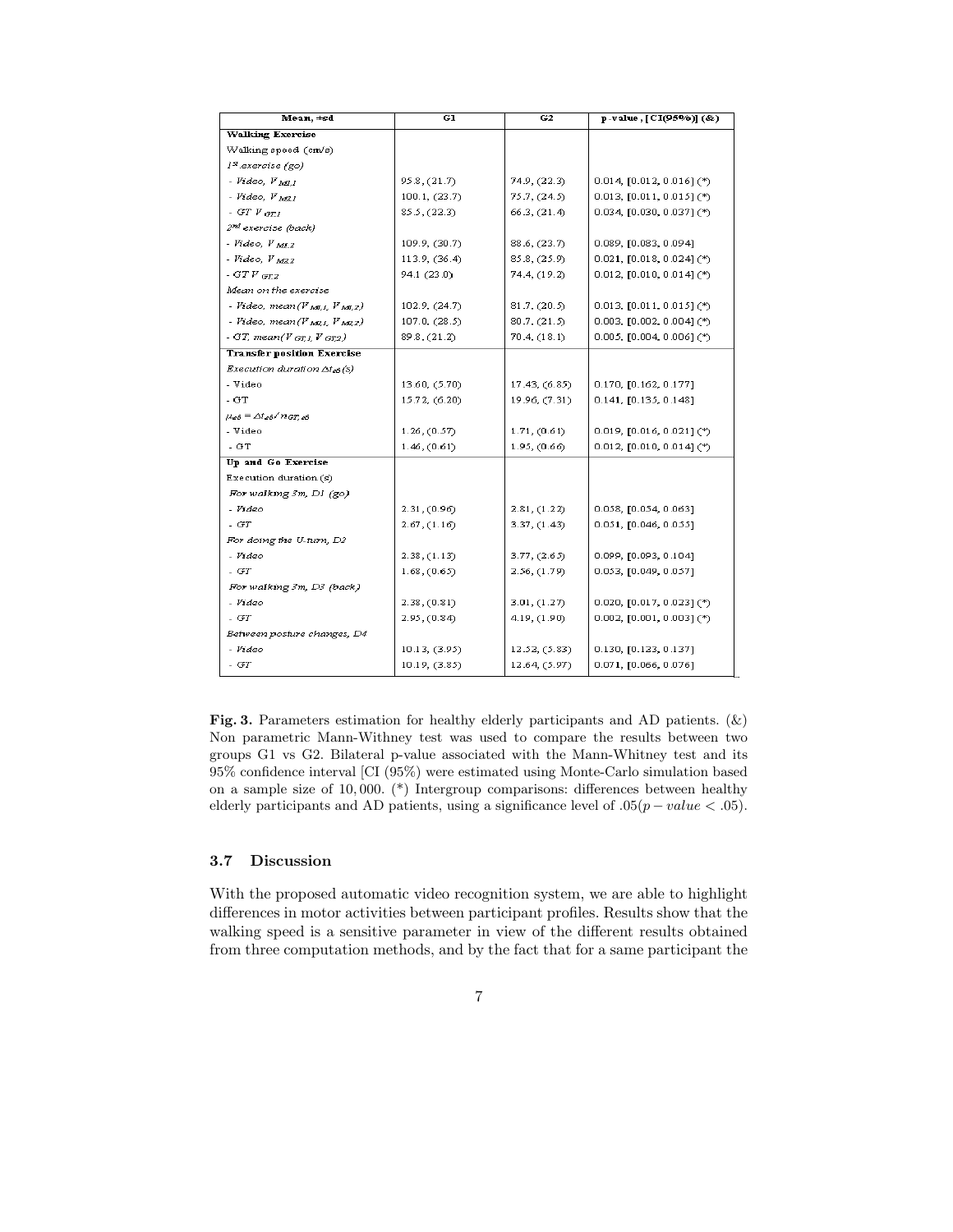walking speed differs between the go and go-back exercises (see Fig. 3). Thus, the reliability on this parameter may be discussed. At first for having a more robust estimation, it would be necessary to reproduce the walking exercise on a longer distance, what should limit impact of a short time of execution associated with the short distance to walk on the walking speed computation. Secondly, the automatic video recognition system used 3D spatial information characterizing the tracked participant for computing distance and/or duration when a spatial constraint is satisfied. These spatial attributes on tracked participant are sensitive to illumination changes, segmentation and occlusions issues. These contextual problems may affect the results on walking speed but also on posture recognition and execution duration of activities which are modelled from events represented by a set of spatial and temporal constraints. So it would be interesting to compare the presented results with these one provided by another approach of event recognition using probabilistic reasoning for handling uncertainty in order to validate and/or provide more robust results [8].

## 4 Conclusion and Future work

We present an automatic video event recognition system that is able to track people and recognize a set of predefined activities. A set of parameters relevant of motor abilities were extracted to compare participant profiles. Results show that we could differentiate between the healthy elderly subjects and AD patients from our automatic video system. Other experiments are planned to deal with other parameters relevant of cognitive disturbances that could enhance the discrimination between healthy and Alzheimer profiles. We plan also to validate the walking speed results with data from an embedded sensor used for this experimentation, and to investigate with a larger number of volunteers for having more robust results.

# References

- 1. Clarkson B, Sawhney N, Pentland A.: Auditory context awareness via wearable computing. In Proceedings of PUI98: The Perceptual User Interfaces Workshop; 1998. p. 37-42.
- 2. Moore D, Essa I, Hayes M.: Exploiting human actions and object context for recognition tasks. In Proceedings of ICCV99: The 7th IEEE International Conference on Computer Vision; 1999. p. 80-86.
- 3. Biswas J, et al.: Sensor based micro context for mild dementia assistance. Proceedings of the 3rd International Conference on PErvasive Technologies Related to Assistive Environments (PETRA), 2010.
- 4. Wang S, et al.: Common sense based joint training of human activity recognizers. n Proceedings of IJCAI 2007: The 20th IEEE International Joint Conference on Artificial Intelligence; 2007. p. 2237-42.
- 5. Boger J., Poupart P., Hoey J., Boutilier C., Fernie G. and Mihailidis A.: A Decision-Theoretic Approach to Task Assistance for Persons with Dementia. In Proc. of the International Joint Conference on Artificial Intelligence (IJCAI05), Edinburgh, Scotland, (2005), 1293-1299.